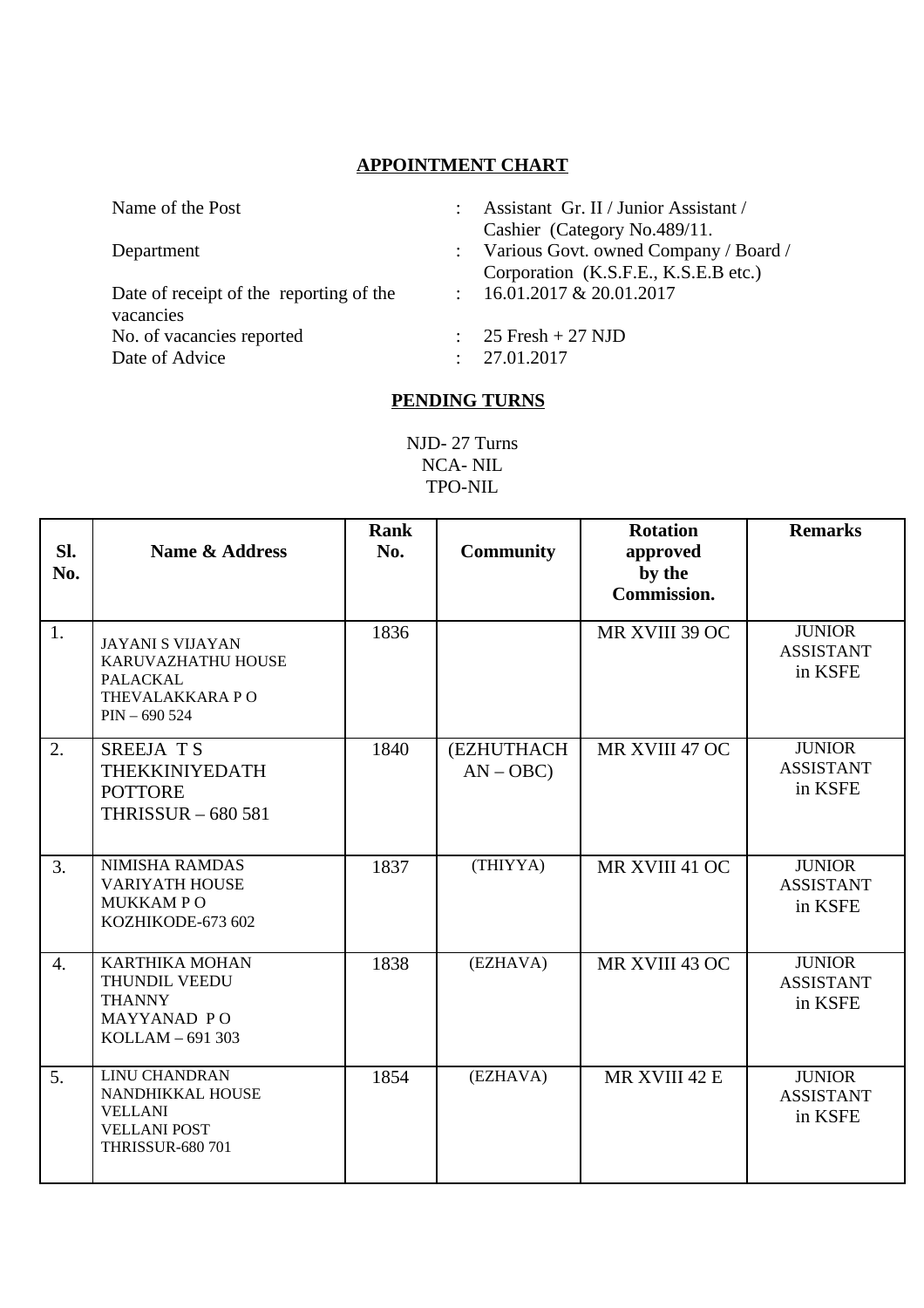| 6.  | <b>ANLET GEORGE</b><br>MUTHANANICKAL HOUSE<br><b>CHOVOOR</b><br>CHOVOOR PO<br>KOTTAYAM-686 586                                               | $S/\sqrt{144} ST$     | (MALAI ARAYAN<br>$-ST$         | MR XVIII 44 ST | <b>JUNIOR</b><br><b>ASSISTANT</b><br>in KSFE |
|-----|----------------------------------------------------------------------------------------------------------------------------------------------|-----------------------|--------------------------------|----------------|----------------------------------------------|
| 7.  | <b>SAVITHA V</b><br><b>ARAVINDA VILASOM</b><br><b>PARAKUNNU</b><br>PARAKUNNU PO<br>NAVAIKULAM-695 603                                        | 1839                  |                                | MR XVIII 45 OC | <b>JUNIOR</b><br><b>ASSISTANT</b><br>in KSFE |
| 8.  | <b>SAJITHKUMAR S</b><br>KIZHAKKEMANGALATHU<br><b>HOUSE</b><br><b>ARAKULAM</b><br><b>ARAKULAMPO</b><br>$PIN - 685591$                         | 28 PH<br><b>ORTHO</b> |                                | 1799 PH ORTHO  | <b>JUNIOR</b><br><b>ASSISTANT</b><br>in KSFE |
| 9.  | <b>JASEENA J</b><br><b>EDAPPURAYIL</b><br><b>KOLLAKA</b><br>KOLLAKA PO<br>KOLLAM - 690 536                                                   | 3317                  | (MUSLIM)                       | MR XVIII 46 M  | <b>JUNIOR</b><br><b>ASSISTANT</b><br>in KSFE |
| 10. | <b>SAJEESH N</b><br>NADAKKAVIL HOUSE<br><b>PAYYAKODE</b><br>PULVETTA PO<br>MALAPPURAM-676 523                                                | 1844                  | (SADHUCHETTY-<br>OBC)          | MR XVIII 53 OC | <b>JUNIOR</b><br><b>ASSISTANT</b><br>in KSFE |
| 11. | <b>JAIN NS</b><br><b>KRIPA NIVAS</b><br>TC 47/270<br><b>MELARANOOR</b><br>KARAMANA,<br><b>KARAMANA PO</b><br>THIRUVANANTHAPURAM-2<br>695 002 | S/L 4 OX              | (CHRISTIAN<br>CHERAMAR-<br>OX) | MR XVIII 48 OX | <b>JUNIOR</b><br><b>ASSISTANT</b><br>in KSFE |
| 12. | <b>REMYA P</b><br><b>REVATHY</b><br><b>PANKONAM</b><br><b>MUKHATHALA</b><br>KOLLAM - 691 577                                                 | 1841                  |                                | MR XVIII 49 OC | <b>JUNIOR</b><br><b>ASSISTANT</b><br>in KSFE |
| 13. | SONIMOL J<br>PUTHUMANNEL<br><b>MARU SOUTH</b><br>ALUMKADAVU PO<br>KARUNAGAPPALLY<br>$PIN - 690 573$                                          | 2196                  | (ARAYA/<br>DHEEVARA)           | MR XVIII 50 D  | <b>JUNIOR</b><br><b>ASSISTANT</b><br>in KSFE |
| 14. | <b>SUNNY VARGHESE</b><br>PUNNAVELIL HOUSE<br>VILLOONNI PO<br>KOTTAYAM-686 008                                                                | 1842                  |                                | MR XVIII 51 OC | <b>JUNIOR</b><br><b>ASSISTANT</b><br>in KSFE |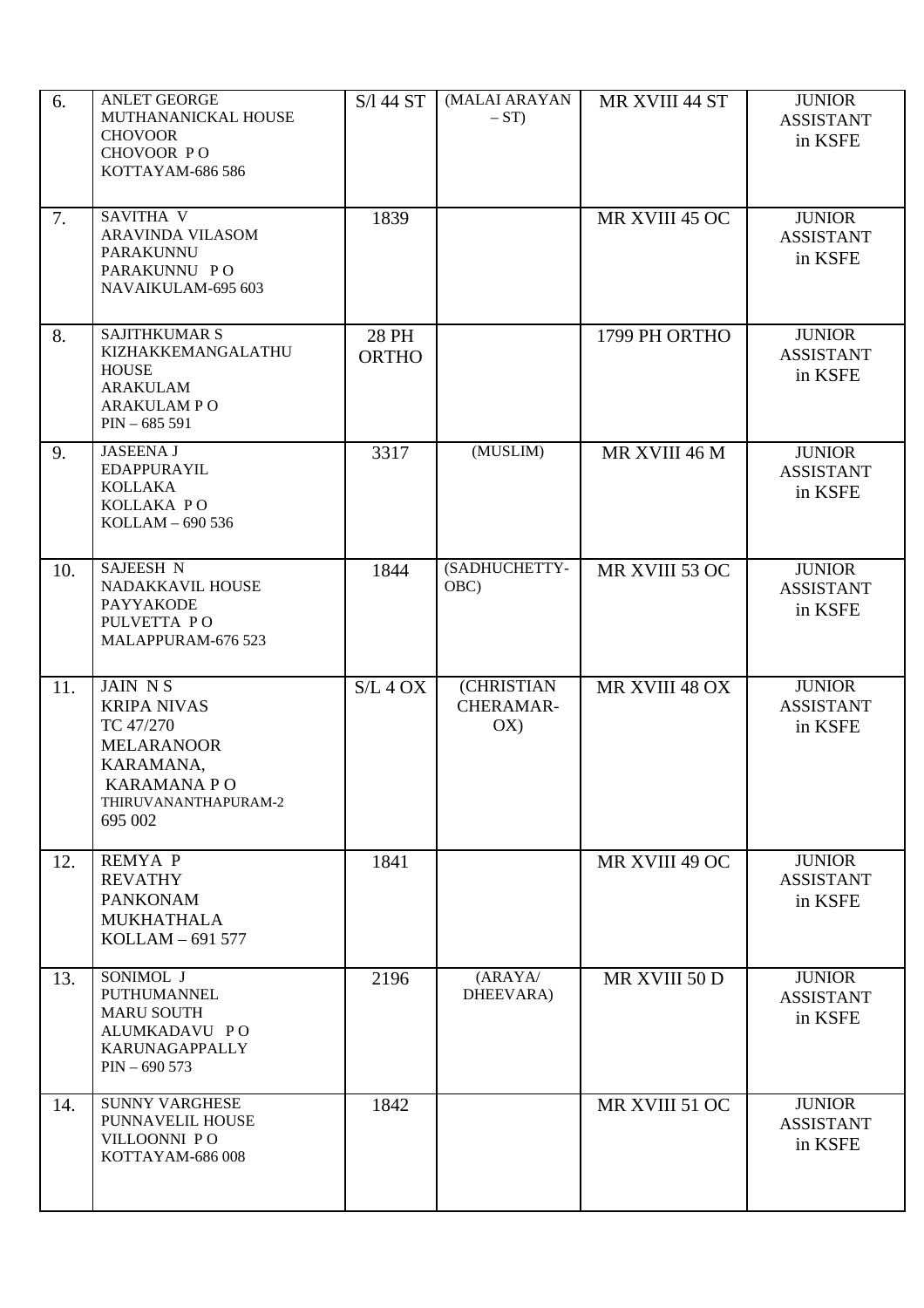| 15. | HITESH VANAMPADY<br><b>HITESH BHAVAN</b><br>PARAYANALI<br>OMALLOOR PO<br>PATHANAMTHITTA<br>$PIN - 689647$               | $S/L$ 62<br><b>SC</b> | $(KURAVA - SC)$          | MR XVIII 52 SC  | <b>JUNIOR</b><br><b>ASSISTANT</b><br>in KSFE |
|-----|-------------------------------------------------------------------------------------------------------------------------|-----------------------|--------------------------|-----------------|----------------------------------------------|
| 16. | PRASANTH G<br><b>VADAKKEVEEDU</b><br><b>AYYAPPAN PARAMBU</b><br>THARUVAKKURISSI<br><b>KANNADI</b><br>PALAKKAD - 678 701 | 1867                  | (EZHUTHACHAN<br>$-OBC$ ) | MR XVIII 40 OBC | <b>JUNIOR</b><br><b>ASSISTANT</b><br>in KSFE |
| 17. | MISSAMOL R<br><b>VELIYAKATH HOUSE</b><br><b>KALAVOOR</b><br>KALAVOOR PO<br>ALAPPUZHA-688 522                            | 1856                  | (EZHAVA)                 | MR XVIII 54 E   | <b>JUNIOR</b><br><b>ASSISTANT</b><br>in KSFE |
| 18. | PRAVEEN KUMAR L R<br><b>GOVINDA MANDIRAM</b><br>T B JUNCTION<br><b>NEYYATTINKARA</b><br>TRIVANDRUM-695 121              | 1845                  |                          | MR XVIII 55 OC  | <b>JUNIOR</b><br><b>ASSISTANT</b><br>in KSFE |
| 19. | SAKKEER HUSSAIN A<br><b>ILLATHUKATTIL HOUSE</b><br>ARATTUPUZHA NORTH<br>THRIKKUNNAPPUZHA<br>ALAPPUZHA - 690 515         | 3333                  | (MUSLIM)                 | MR XVIII 56 M   | <b>JUNIOR</b><br><b>ASSISTANT</b><br>in KSFE |
| 20. | DEEPAK K<br><b>SANDEEP BHAVAN</b><br>POOVATTOOR (WEST)<br>MAVADI PO<br>KOTTARAKKARA<br>KOLLAM - 691 507                 | 1846                  |                          | MR XVIII 57 OC  | <b>JUNIOR</b><br><b>ASSISTANT</b><br>in KSFE |
| 21. | <b>RAHUL T</b><br>VALIYA PARAMBATH- (HO)<br><b>MUTTUNGAL</b><br>MUTTUNGAL WEST PO<br>KOZHIKODE-673 106                  | 1866                  | (THIYYA)                 | MR XVIII 58 E   | <b>JUNIOR</b><br><b>ASSISTANT</b><br>in KSFE |
| 22. | SREEJITH J<br>MEENATHETHIL<br>THAMARAKULAM<br>THAMARAKULAM PO<br>ALAPPUZHA - 690 530                                    | 1848                  |                          | MR XVIII 59 OC  | <b>JUNIOR</b><br><b>ASSISTANT</b><br>in KSFE |
| 23. | <b>RAJANI R S</b><br><b>RADHAS</b><br>TC 29/656(2)<br><b>SEEVELI NAGAR</b><br>KAITHAMUKKU<br>PETTA PO, TRIVANDRUM       | 3098                  | (HINDU NADAR)            | MR XVIII 60 HN  | <b>JUNIOR</b><br><b>ASSISTANT</b><br>in KSFE |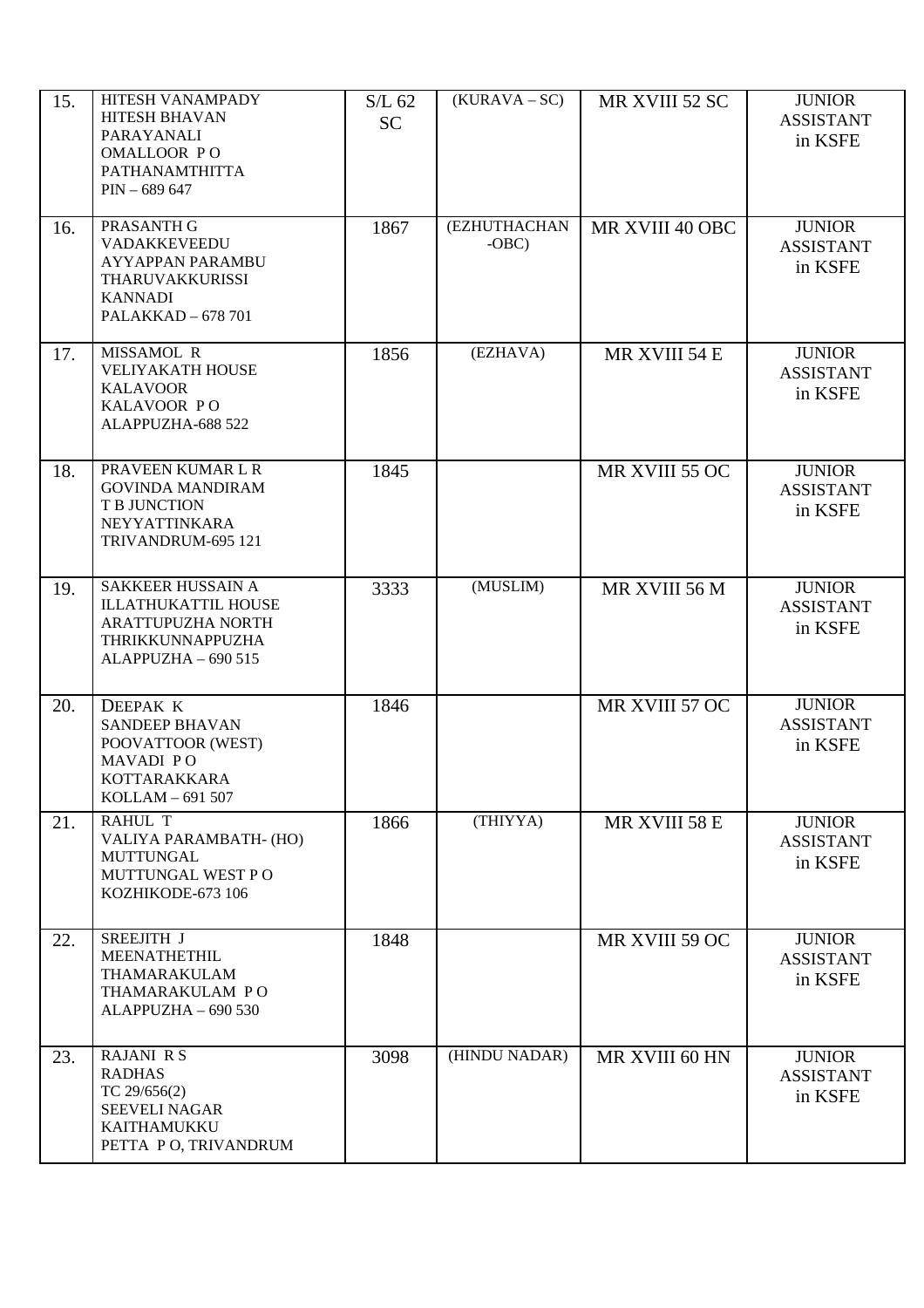| 24. | <b>ANOOP KUMAR S</b><br><b>SURESH BHAVAN</b><br>KOODAL KOODAL PO<br>PATHANAMTHITTA<br>$PIN - 689693$                                             | 1850      |                     | MR XVIII 61 OC | <b>JUNIOR</b><br><b>ASSISTANT</b><br>in KSFE             |
|-----|--------------------------------------------------------------------------------------------------------------------------------------------------|-----------|---------------------|----------------|----------------------------------------------------------|
| 25. | <b>SARATH VR</b><br><b>RADHA BHAVAN</b><br><b>KAKKAMOOLA</b><br>KALLIYOOR PO<br>TRIVANDRUM-695 042                                               | 1874      | (EZHAVA)            | MR XVIII 62 E  | <b>JUNIOR</b><br><b>ASSISTANT</b><br>in KSFE             |
| 26. | <b>AYSHA SALAM A</b><br>C/O DR FAISAL LATHEEF<br><b>DENTIST</b><br>SANTHI HOSPITAL<br><b>OMASSERY</b><br><b>OMASSERY PO</b><br>KOZHIKODE 673 572 | 3339      | (MUSLIM)            | MR XIII 76 M   | NJD Compensated<br>in KSFE as<br><b>Junior Assistant</b> |
| 27. | <b>SABANA KR</b><br><b>MNMRMANZIL</b><br>THALUR, PALLAVUR<br>KUDALLUR POST<br>PALAKKAD-678 688                                                   | 3387      | (MAPPILA)           | MR XIII 86 M   | NJD Compensated<br>in KSFE as<br><b>Junior Assistant</b> |
| 28. | MANUAL LINSON K A<br>KOCHUPARAMBIL HOUSE<br>MULAVUKADU PO<br>ERNAKULAM-682 504                                                                   | 3643      | (LATIN<br>CATHOLIC) | MR XIV 8 LC/AI | NJD Compensated<br>in KSFE as<br>Junior Assistant        |
| 29. | <b>RABY R</b><br>PANAMOOTTIL<br>EDAPPALLYKOTTA PO<br><b>CHAVARA</b><br>KOLLAM - 691 583                                                          | 3403      | (MUSLIM)            | MR XIV 76 M    | NJD Compensated<br>in KSFE as<br>Junior Assistant        |
| 30. | SUJA S<br><b>SUJA BHAVANAM</b><br><b>VENGA PO</b><br>SASTHAMCOTTA<br>KOLLAM - 690 569                                                            | 1851      |                     | MR XIV 77 OC   | NJD Compensated<br>in KSFE as<br>Junior Assistant        |
| 31. | SAJITHA GA<br><b>GOPURATHIL HOUSE</b><br>VENGA PO<br><b>SASTHAMCOTTA</b><br>KOLLAM-690 569                                                       | 3409      | (MUSLIM)            | MR XIV 96 M    | NJD Compensated<br>in KSFE as<br><b>Junior Assistant</b> |
| 32. | MEERA K<br><b>AISWARYA</b><br>TC 11/0528<br>PAROTTUKONAM<br>NALANCHIRA PO<br>TRIVANDRUM-695 015                                                  | S/l 63 SC | $(PULAYAN - SC)$    | MR XV 4 SC     | NJD Compensated<br>in KSFE as<br><b>Junior Assistant</b> |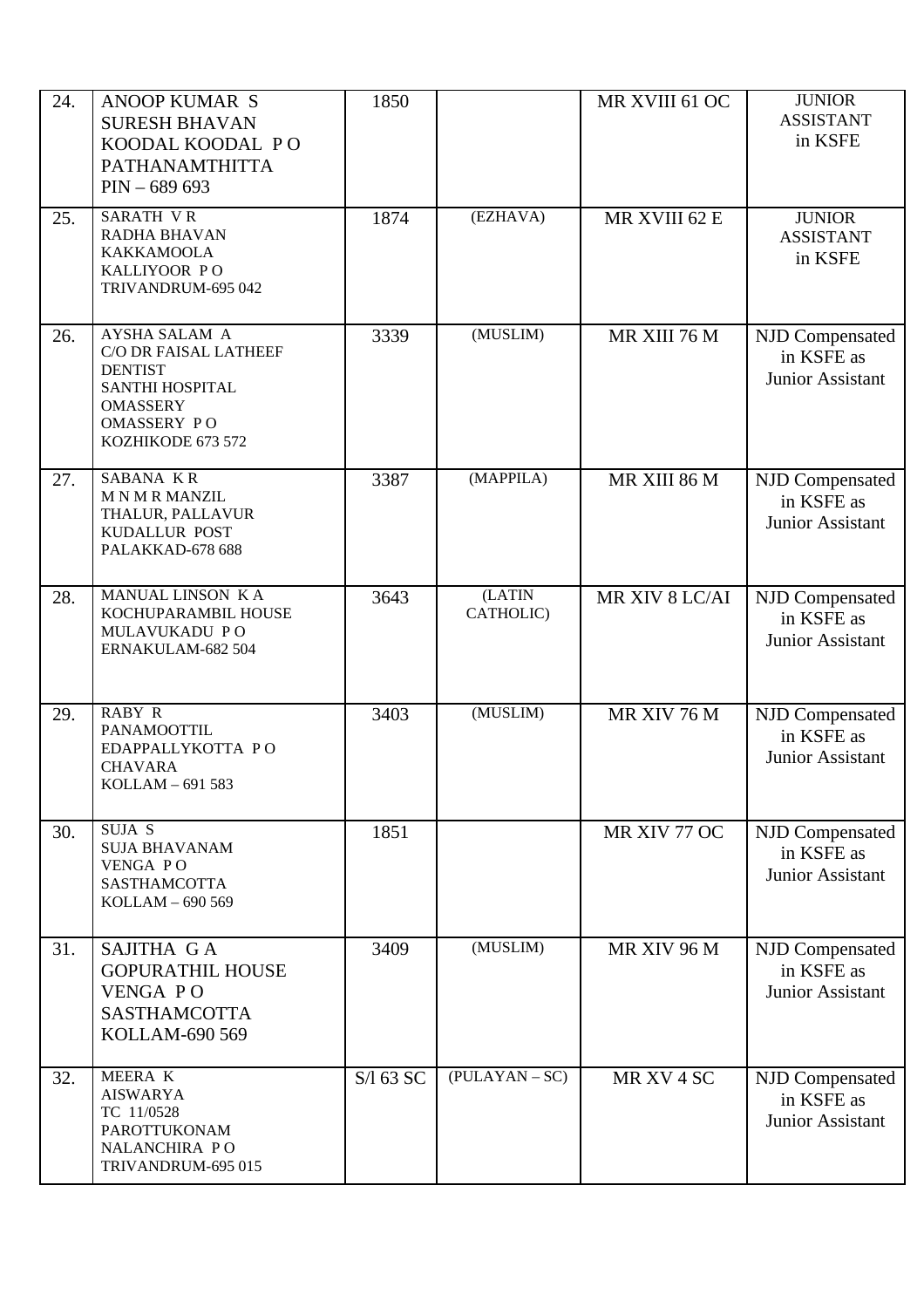| 33. | <b>BHAVANA K</b><br><b>BHAVANA NIVAS</b><br>MUCHUKUNNU<br><b>KOYILANDY</b><br>MUCHUKUNNU POST<br>KOZHIKODE-673 307  | 1852             | (KAMMALA-<br>VISWAKARMA) | MR XV 5 OC          | NJD Compensated<br>in KSFE as<br><b>Junior Assistant</b> |
|-----|---------------------------------------------------------------------------------------------------------------------|------------------|--------------------------|---------------------|----------------------------------------------------------|
| 34. | SIRAJ ABDULLA CA<br><b>HAFZA MANZIL</b><br>PH WARD<br>A S ROAD<br>ALAPPUZHA-688 007                                 | 3410             | (MUSLIM)                 | <b>MR XV 16 M</b>   | NJD Compensated<br>in KSFE as<br>Junior Assistant        |
| 35. | <b>RANJITH P</b><br>PELATHOTTATHIL<br><b>NADERI-673 326</b>                                                         | <b>S/L 64 SC</b> | $(PULAYAN - SC)$         | <b>MR XV 32 SC</b>  | NJD Compensated<br>in KSFE as<br><b>Junior Assistant</b> |
| 36. | <b>ATHIRA SG</b><br><b>ATHIRA</b><br><b>CHERINJAMKONAM</b><br>MYLAKKARA PO<br>TRIVANDRUM-695 572                    | 1853             |                          | <b>MR XV 33 OC</b>  | NJD Compensated<br>in KSFE as<br><b>Junior Assistant</b> |
| 37. | RENJISH R<br>KOTHERIL PUTHEN VEEDU<br>THANNIKANDAM<br><b>IDUKKI COLONY PO</b><br><b>IDUKKI-685 602</b>              | 1855             |                          | <b>MR XV 35 OC</b>  | NJD Compensated<br>in KSFE as<br>Junior Assistant        |
| 38. | <b>VIPIN CHANDRAN</b><br><b>ASSARIPARAMPIL</b><br>THIRUVANDOOR PO<br><b>CHENGANNUR</b><br>ALAPPUZHA-689 109         | 1857             | (VISWAKARMA)             | <b>MR XV 55 OC</b>  | NJD Compensated<br>in KSFE as<br><b>Junior Assistant</b> |
| 39. | SHAHNAZ K<br>C/O DEEPA PAULY<br>KULANGARA HOUSE<br><b>KOLAZHY</b><br>KOLAZHY PO<br><b>THRISSUR - 680 010</b>        | 3433             | (MUSLIM)                 | <b>MR XV 76 M</b>   | NJD Compensated<br>in KSFE as<br>Junior Assistant        |
| 40. | RAJESH K<br><b>OM NIVAS</b><br><b>NEAR POLICE STATION</b><br><b>NELESHWAR</b><br><b>KASARAGOD</b><br>$PIN - 671314$ | 1876             | $(SALIYA - OBC)$         | MR XV 90 OBC        | NJD Compensated<br>in KSFE as<br><b>Junior Assistant</b> |
| 41. | SREE REKHA V<br>KAKKARACHAM VEEDU<br><b>KUREEPUZHA</b><br>KAVANAD PO<br>KOLLAM - 691 003                            | 1858             |                          | <b>MR XVI 11 OC</b> | NJD Compensated<br>in KSFE as<br>Junior Assistant        |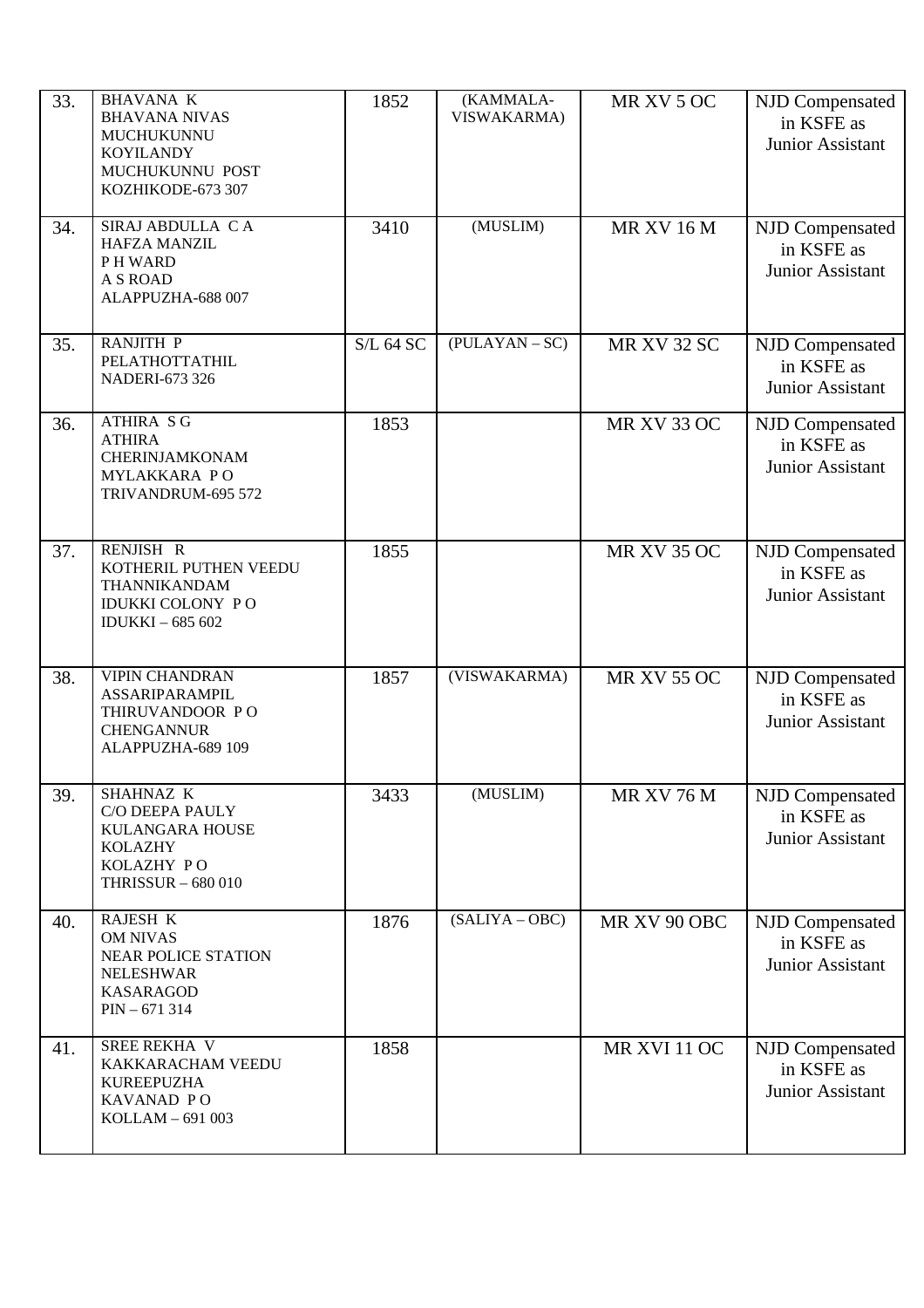| 42. | <b>RAMESH PR</b><br>MEPPURATHU VEEDU<br><b>NEAR GMHSS</b><br><b>VARKALA</b><br>VARKALA PO<br>TRIVANDRUM-695 141        | 1859                  |                    | <b>MR XVI 15 OC</b> | NJD Compensated<br>in KSFE as<br><b>Junior Assistant</b> |
|-----|------------------------------------------------------------------------------------------------------------------------|-----------------------|--------------------|---------------------|----------------------------------------------------------|
| 43. | <b>ASWATHY AL</b><br><b>ASWATHY BHAVAN</b><br><b>KUTTIMOODU</b><br><b>KALLARA PO</b><br>TRIVANDRUM-695 608             | 1860                  |                    | <b>MR XVI 25 OC</b> | NJD Compensated<br>in KSFE as<br>Junior Assistant        |
| 44. | FAISAL A<br>KOLLAYIL HOUSE<br>MANNANCHERRY PO<br>ALAPPUZHA - 688 538<br>(MUSLIM)                                       | 3444                  | (MUSLIM)           | MR XVI 30 M         | NJD Compensated<br>in KSFE as<br>Junior Assistant        |
| 45. | ROHINI JS<br><b>ROHINI NIVAS</b><br>$ANRA-6$<br>POOVAR ROAD<br>NEYYATTINKARA<br>NEYYATTINKARA PO<br>TRIVANDRUM-695 121 | 1861                  |                    | MR XVI 37 OC        | NJD Compensated<br>in KSFE as<br><b>Junior Assistant</b> |
| 46. | NIKESH PK<br>KUNDUKANDATHIL HOUSE<br>PALLIKKARA<br><b>NILESHWAR-671314</b>                                             | 1878                  | (VANIYAN -<br>OBC) | MR XVI 40 OBC       | NJD Compensated<br>in KSFE as<br>Junior Assistant        |
| 47. | SUNITHA T<br>THACHAMBATH<br><b>MEENANGADI</b><br><b>MYLAMBADI</b><br>$PIN - 673591$                                    | $S/L$ 45<br><b>ST</b> | (KURUMAN – ST)     | MR XVI 44 ST        | NJD Compensated<br>in KSFE as<br>Junior Assistant        |
| 48. | MANAF S<br>MANEESHA COTTAGE<br><b>BAVOTTUPARA</b><br>KAYANI PO<br>$PIN - 670702$                                       | 3446                  | (MAPPILA)          | MR XVI 46 M         | NJD Compensated<br>in KSFE as<br>Junior Assistant        |
| 49. | <b>REVATHY KR</b><br><b>REMYA BHAVAN</b><br>CHELLANCHY<br>PERAYAM PO<br>$PIN - 695 562$                                | 1863                  |                    | MR XVI 47 OC        | NJD Compensated<br>in KSFE as<br><b>Junior Assistant</b> |
| 50. | MANJUNATH J N<br>PRASANTHI C S NAGAR 53<br><b>VADDY</b><br><b>CUTCHERRY PO</b><br>KOLLAM - 691 013                     | 1865                  |                    | <b>MR XVI 49 OC</b> | NJD Compensated<br>in KSFE as<br>Junior Assistant        |